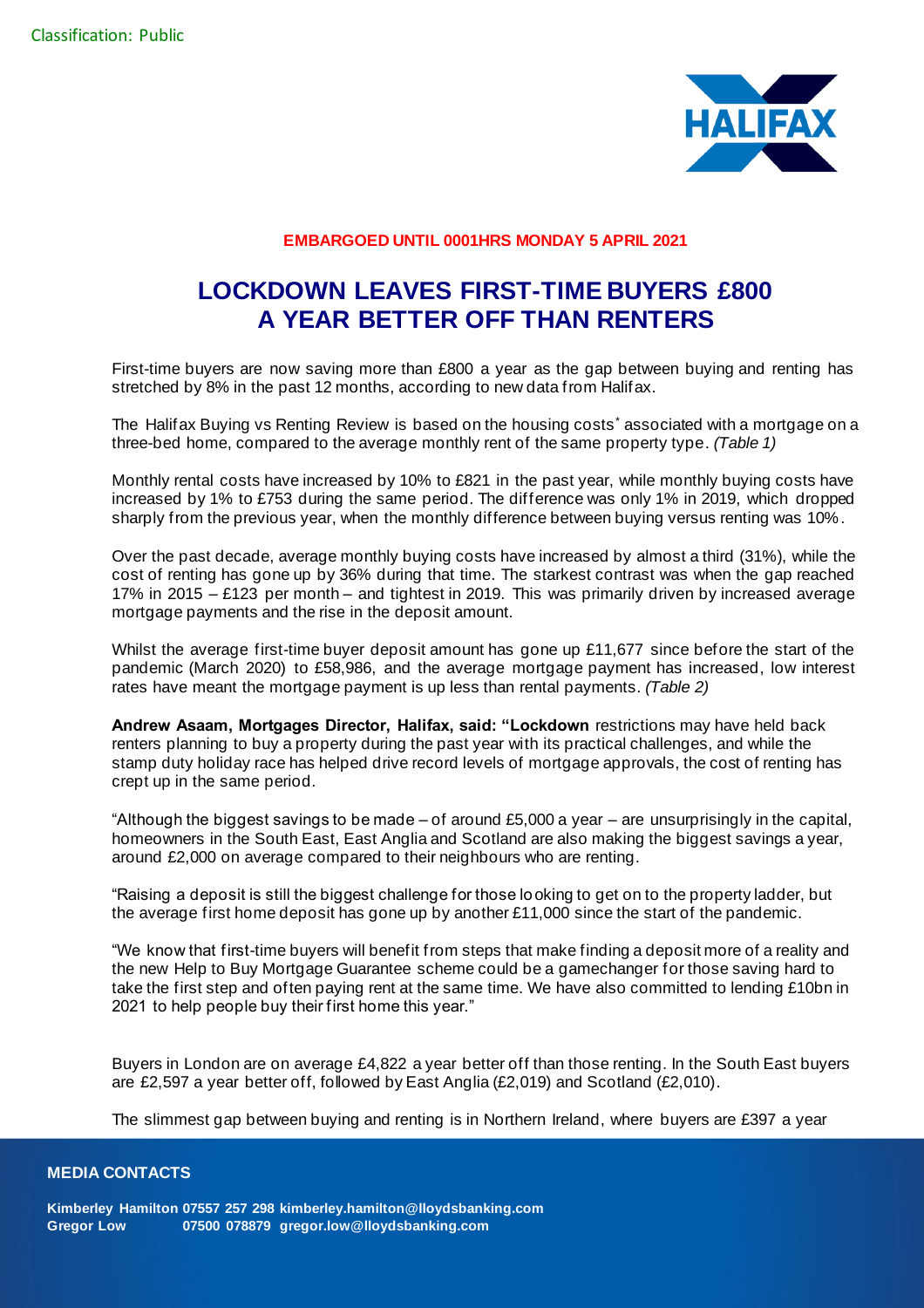

better off, followed by East Midlands, where homeowners are saving on average £897 and Yorkshire and the Humber, where buyers are ending up with around £961 a year compared to those who are renting. *(Table 3)*

|          | Average<br>monthly<br>buying<br>costs | Average<br>monthly<br>rental<br>payment | $\%$<br>difference | £<br>difference | £ Annual<br><b>Savings</b> |
|----------|---------------------------------------|-----------------------------------------|--------------------|-----------------|----------------------------|
| $Dec-10$ | £576                                  | £605                                    | $-5%$              | $-E29$          | $-E354$                    |
| $Dec-11$ | £573                                  | £653                                    | $-12%$             | $-E80$          | -£960                      |
| $Dec-12$ | £588                                  | £661                                    | $-11%$             | $-E73$          | $-£877$                    |
| $Dec-13$ | £582                                  | £692                                    | $-16%$             | $-E110$         | $-£1,321$                  |
| $Dec-14$ | £614                                  | £720                                    | $-15%$             | $-E106$         | $-E1,278$                  |
| $Dec-15$ | £621                                  | £744                                    | $-17%$             | $-E123$         | $-£1,476$                  |
| Dec-16   | £646                                  | £759                                    | $-15%$             | $-E113$         | $-E1,359$                  |
| $Dec-17$ | £640                                  | £754                                    | $-15%$             | $-E115$         | $-£1,376$                  |
| Dec-18   | £681                                  | £759                                    | $-10%$             | $-E78$          | -£938                      |
| Dec-19   | £743                                  | £747                                    | $-1%$              | $-E4$           | $-E48$                     |
| $Dec-20$ | £753                                  | £821                                    | $-8%$              | $-E69$          | $-£824$                    |

**Table 1: UK average monthly buying costs and rental payments**

| Table 2: First-time buyer average house price, mortgage advance and deposit, 2020, 2021 |  |
|-----------------------------------------------------------------------------------------|--|
|-----------------------------------------------------------------------------------------|--|

|                           | 2020                                  |                                    |                                   |                                       | 2021                                  |                                    |                                   |                                       |  |
|---------------------------|---------------------------------------|------------------------------------|-----------------------------------|---------------------------------------|---------------------------------------|------------------------------------|-----------------------------------|---------------------------------------|--|
|                           | Average<br><b>House</b><br>Price (£s) | Average<br><b>Mortgage</b><br>(£s) | Average<br><b>Deposit</b><br>(Es) | Average<br>Deposit<br>(% of<br>Price) | Average<br><b>House</b><br>Price (£s) | Average<br><b>Mortgage</b><br>(£s) | Average<br><b>Deposit</b><br>(Es) | Average<br>Deposit<br>(% of<br>Price) |  |
| North                     | 138,406                               | 113,823                            | 24,582                            | 18%                                   | 149,183                               | 118,865                            | 30,318                            | 20%                                   |  |
| Yorkshire &<br>Humberside | 158,945                               | 130,837                            | 28,108                            | 18%                                   | 168,724                               | 134,383                            | 34,341                            | 20%                                   |  |
| North West                | 166,242                               | 136,575                            | 29,668                            | 18%                                   | 178,907                               | 143,443                            | 35,465                            | 20%                                   |  |
| East<br>Midlands          | 185,226                               | 151,969                            | 33,258                            | 18%                                   | 202,803                               | 161,985                            | 40,818                            | 20%                                   |  |
| West<br>Midlands          | 187,932                               | 153,892                            | 34,041                            | 18%                                   | 205,995                               | 163,493                            | 42,503                            | 21%                                   |  |
| East Anglia               | 225,437                               | 181,403                            | 44,034                            | 20%                                   | 244,209                               | 191,226                            | 52,984                            | 22%                                   |  |
| Wales                     | 157,493                               | 130,687                            | 26,805                            | 17%                                   | 169,111                               | 135,192                            | 33,919                            | 20%                                   |  |

# **MEDIA CONTACTS**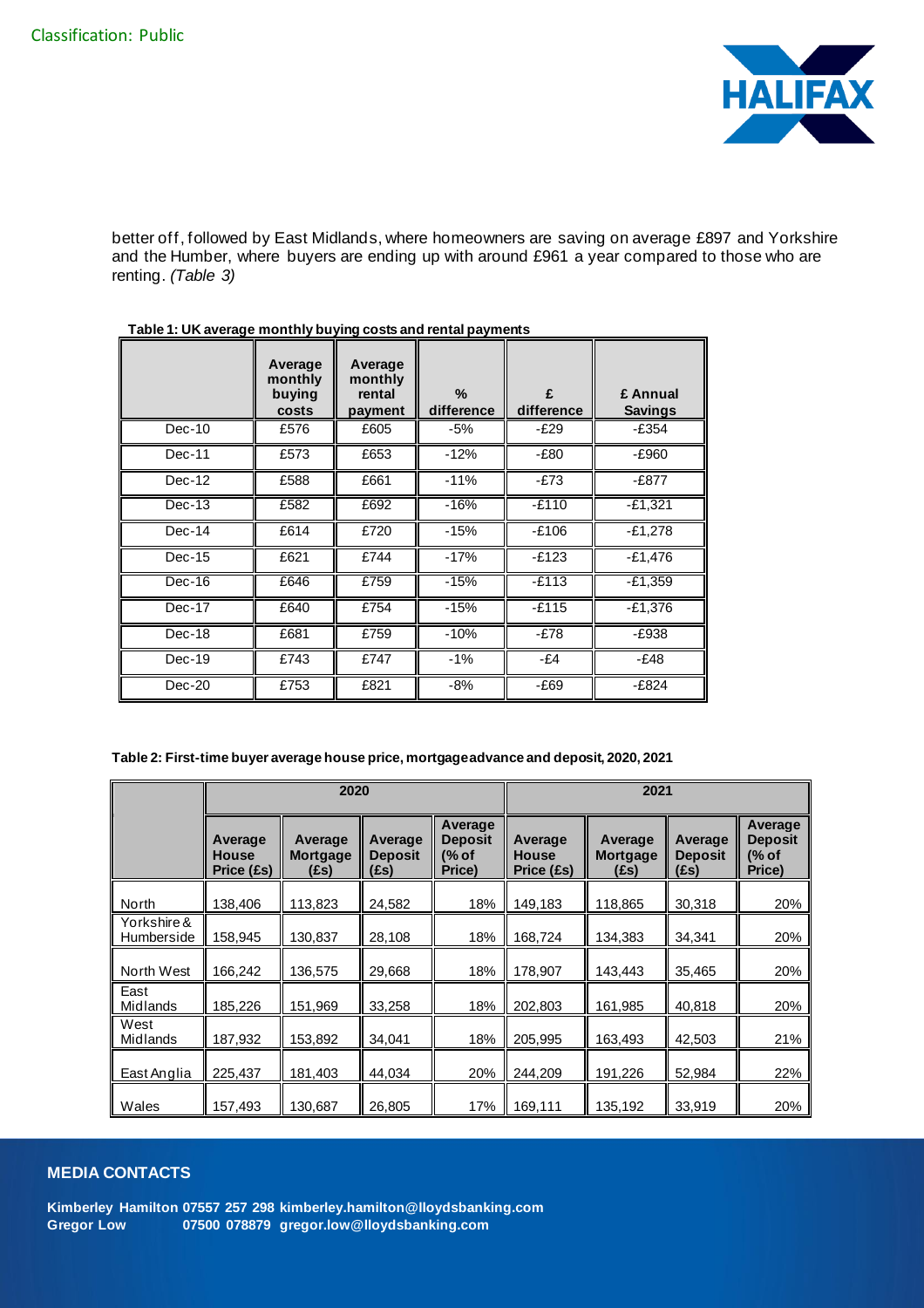

| South West                | 223,634 | 180,757 | 42,876  | 19% | 243,244 | 189,886 | 53,358  | 22% |
|---------------------------|---------|---------|---------|-----|---------|---------|---------|-----|
| South East                | 299,365 | 244,674 | 54,691  | 18% | 324,446 | 256,765 | 67,681  | 21% |
| Greater<br>London         | 462,617 | 351,296 | 111,321 | 24% | 488,381 | 355,695 | 132,685 | 27% |
| <b>Northem</b><br>Ireland | 142,049 | 115,972 | 26,076  | 18% | 147,303 | 117,152 | 30,150  | 20% |
| Scotland                  | 154,509 | 123,582 | 30,927  | 20% | 155,193 | 119,107 | 36,085  | 23% |
| UK                        | 237,628 | 190,319 | 47,309  | 20% | 257,934 | 198,948 | 58,986  | 23% |

**Halifax 12 months rolling, February 2020, 2021**

## **Table 3: Average monthly buying and rental costs by region, December 2020**

|                        | Average<br>monthly<br>buying | Average<br>monthly<br>rental | $\%$       | £          | £ Annual       |
|------------------------|------------------------------|------------------------------|------------|------------|----------------|
|                        | costs                        | costs                        | difference | difference | <b>Savings</b> |
| North                  | £484                         | £599                         | $-19%$     | $-E115$    | $-E1,380$      |
| Yorkshire & the Humber | £548                         | £628                         | $-13%$     | $-E80$     | $-E961$        |
| North West             | £584                         | £723                         | $-19%$     | $-E139$    | $-£1,671$      |
| East Midlands          | £632                         | £706                         | $-11%$     | $-E75$     | $-E897$        |
| West Midlands          | £638                         | £756                         | $-16%$     | $-E118$    | $-E1,420$      |
| East Anglia            | £739                         | £907                         | $-19%$     | $-E168$    | $-E2,019$      |
| Wales                  | £564                         | £665                         | $-15%$     | $-E101$    | $-E1,213$      |
| South West             | £775                         | £927                         | $-16%$     | -£152      | $-E1,820$      |
| South East             | £1,016                       | £1,232                       | $-18%$     | $-E216$    | $-E2,597$      |
| Greater London         | £1,390                       | £1,791                       | $-22%$     | $-E402$    | $-E4,822$      |
| Northem Ireland        | £457                         | £490                         | $-7%$      | $-E33$     | $-E397$        |
| Scotland               | £515                         | £683                         | $-25%$     | $-E168$    | $-E2,010$      |
| <b>UK</b>              | £753                         | £821                         | $-8%$      | $-E69$     | $-£824$        |

# **MEDIA CONTACTS**